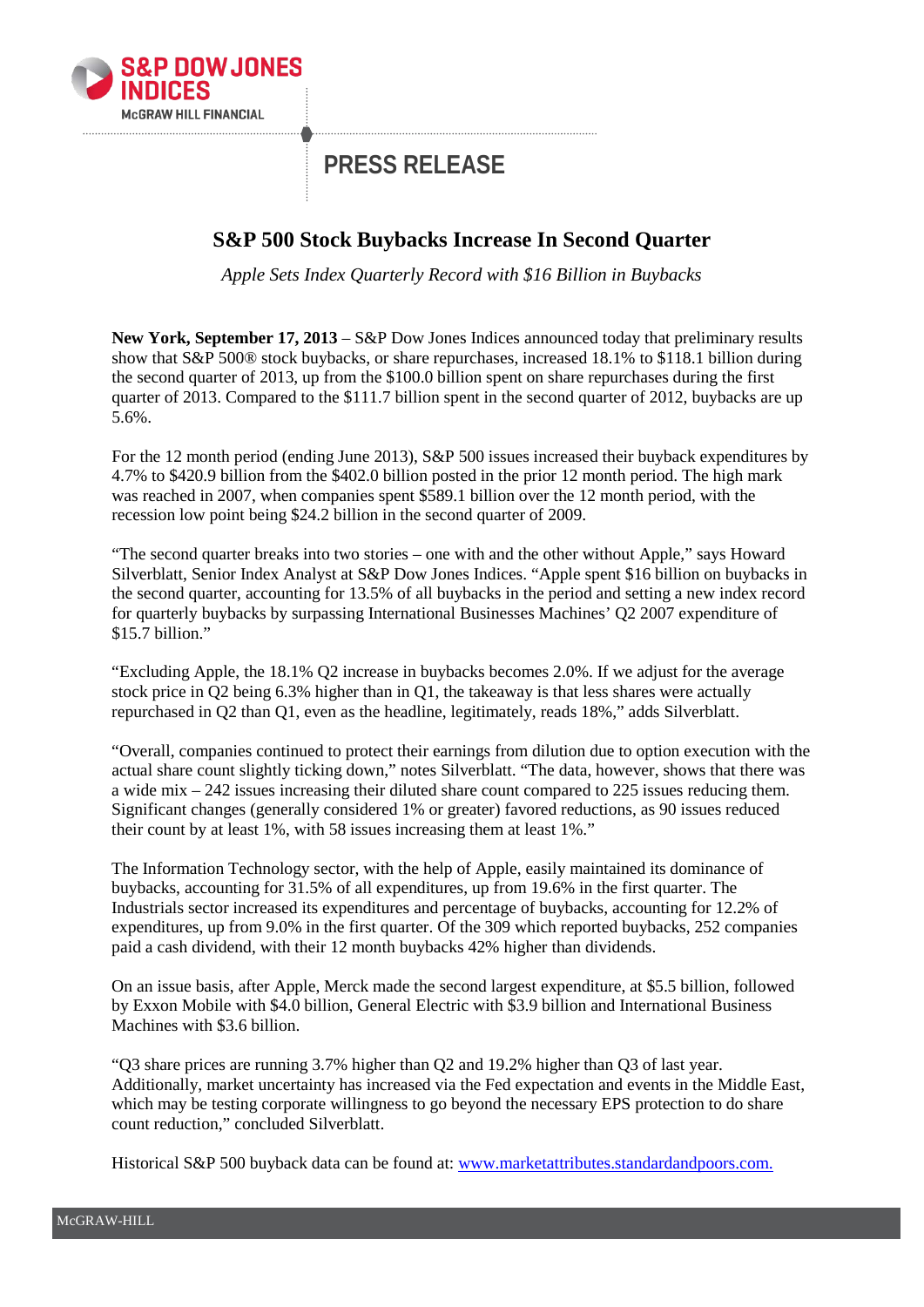| <b>S&amp;P Dow Jones Indices</b>     |              |                    |                                     |         |                                             |              |                |                       |
|--------------------------------------|--------------|--------------------|-------------------------------------|---------|---------------------------------------------|--------------|----------------|-----------------------|
| <b>S&amp;P 500, \$ U.S. BILLIONS</b> |              |                    |                                     |         |                                             |              |                |                       |
| <b>PERIOD</b>                        |              |                    | <b>MARKET OPERATING AS REPORTED</b> |         |                                             |              |                | <b>DIVIDEND &amp;</b> |
|                                      | <b>VALUE</b> | <b>EARNINGS</b>    |                                     |         | <b>EARNINGS DIVIDENDS BUYBACKS DIVIDEND</b> |              | <b>BUYBACK</b> | <b>BUYBACK</b>        |
|                                      | \$ BILLIONS  | <b>\$ BILLIONS</b> |                                     |         | \$ BILLIONS \$ BILLIONS \$ BILLIONS         | <b>YIELD</b> | <b>YIELD</b>   | <b>YIELD</b>          |
| 6/30/2013 Prelim.                    | \$14,310     | \$234.84           | \$222.27                            | \$76.67 | \$118.05                                    | 2.07%        | 2.94%          | 5.02%                 |
| 3/31/2013                            | \$13,979     | \$229.57           | \$215.76                            | \$70.86 | \$99.97                                     | 2.06%        | 2.97%          | 5.02%                 |
| 12/31/2012                           | \$12,742     | \$206.84           | \$184.50                            | \$79.83 | \$99.15                                     | 2.20%        | 3.13%          | 5.33%                 |
| 9/30/2012                            | \$12,881     | \$214.58           | \$189.64                            | \$69.48 | \$103.72                                    | 2.07%        | 3.01%          | 5.08%                 |
| 6/30/2012                            | \$12,303     | \$225.53           | \$195.27                            | \$67.31 | \$111.75                                    | 2.08%        | 3.27%          | 5.35%                 |
| 3/31/2012                            | \$12,730     | \$219.09           | \$208.15                            | \$64.07 | \$84.29                                     | 1.95%        | 3.14%          | 5.09%                 |
| 12/31/2011                           | \$11,385     | \$214.83           | \$186.85                            | \$65.89 | \$87.59                                     | 2.11%        | 3.56%          | 5.67%                 |
| 09/30/2011                           | \$10,303     | \$230.30           | \$206.08                            | \$59.20 | \$118.41                                    | 2.22%        | 3.92%          | 6.14%                 |
| 6/30/2011                            | \$12,021     | \$226.29           | \$202.44                            | \$59.03 | \$109.24                                    | 1.84%        | 3.04%          | 4.88%                 |
| 3/31/2011                            | \$12,068     | \$205.34           | \$195.15                            | \$56.08 | \$89.84                                     | 1.76%        | 2.76%          | 4.52%                 |
| 12/31/2010                           | \$11,430     | \$199.40           | \$187.67                            | \$54.85 | \$86.36                                     | 1.80%        | 2.61%          | 4.42%                 |
| 09/30/2010                           | \$10,336     | \$195.28           | \$176.80                            | \$51.26 | \$79.56                                     | 1.94%        | 2.52%          | 4.45%                 |
| 06/30/2010                           | \$9,323      | \$189.04           | \$178.00                            | \$50.44 | \$77.64                                     | 2.10%        | 2.31%          | 4.41%                 |
| 03/31/2010                           | \$10,560     | \$175.00           | \$157.85                            | \$49.28 | \$55.26                                     | 1.83%        | 1.54%          | 3.36%                 |
| 12/31/2009                           | \$9,928      | \$152.77           | \$135.14                            | \$49.04 | \$47.82                                     | 1.97%        | 1.39%          | 3.36%                 |
| 09/30/2009                           | \$9,337      | \$139.37           | \$130.37                            | \$47.21 | \$34.85                                     | 2.24%        | 1.48%          | 3.71%                 |
| 06/30/2009                           | \$8,045      | \$120.85           | \$118.22                            | \$47.63 | \$24.20                                     | 2.77%        | 2.40%          | 5.17%                 |
| 03/31/2009                           | \$6,928      | \$87.78            | \$65.29                             | \$51.73 | \$30.78                                     | 3.43%        | 3.70%          | 7.13%                 |
| 12/31/2008                           | \$7,852      | $-$0.78$           | $-$202.11$                          | \$62.19 | \$48.12                                     | 3.15%        | 4.33%          | 7.48%                 |
| 09/30/2008                           | \$10,181     | \$142.90           | \$86.16                             | \$61.44 | \$89.71                                     | 2.48%        | 4.26%          | 6.73%                 |
| 06/30/2008                           | \$11,163     | \$148.43           | \$112.15                            | \$61.94 | \$87.91                                     | 2.26%        | 4.62%          | 6.88%                 |
| 03/30/2008                           | \$11,511     | \$144.63           | \$135.24                            | \$61.72 | \$113.90                                    | 2.17%        | 5.08%          | 7.25%                 |
| 12/31/2007                           | \$12,868     | \$133.38           | \$68.53                             | \$67.09 | \$141.71                                    | 1.92%        | 4.58%          | 6.49%                 |
| 09/30/2007                           | \$13,470     | \$184.13           | \$133.66                            | \$61.21 | \$171.95                                    | 1.79%        | 4.10%          | 5.89%                 |
| 06/30/2007                           | \$13,350     | \$213.65           | \$194.30                            | \$59.76 | \$157.76                                    | 1.76%        | 3.67%          | 5.44%                 |
| 03/31/2007                           | \$12.706     | \$200.23           | \$190.75                            | \$58.53 | \$117.70                                    | 1.81%        | 3.54%          | 5.35%                 |

| <b>S&amp;P Dow Jones Indices</b>                 |                                   |           |                 |  |  |  |
|--------------------------------------------------|-----------------------------------|-----------|-----------------|--|--|--|
| S&P 500 20 LARGEST Q2 2013 BUYBACKS, \$ MILLIONS |                                   |           |                 |  |  |  |
| Company                                          | <b>SECTOR</b>                     | Q2'13     | <b>BUYBACKS</b> |  |  |  |
|                                                  |                                   |           | Q2'13-Q4'04     |  |  |  |
| Apple                                            | Information Technology            | \$16,000  | \$18,305        |  |  |  |
| Merck                                            | Healthcare                        | \$5,525   | \$18,669        |  |  |  |
| Exxon Mobil                                      | Energy                            | \$4,031   | \$204,622       |  |  |  |
| <b>General Electric</b>                          | <b>Industrials</b>                | \$3,867   | \$51,031        |  |  |  |
| <b>Internat'l Business Machines</b>              | Information Technology            | \$3,552   | \$102,170       |  |  |  |
| AT&T                                             | <b>Telecommunication Services</b> | \$3,306   | \$43,405        |  |  |  |
| Oracle                                           | Information Technology            | \$2,817   | \$31,828        |  |  |  |
| The Home Depot                                   | <b>Consumer Discretionary</b>     | \$2,150   | \$35,699        |  |  |  |
| <b>Wal-Mart Stores</b>                           | <b>Consumer Staples</b>           | \$1,850   | \$49,197        |  |  |  |
| The Goldman Sachs Group                          | <b>Financials</b>                 | \$1,600   | \$44,453        |  |  |  |
| Philip Morris International                      | <b>Consumer Staples</b>           | \$1,575   | \$30,836        |  |  |  |
| The Coca-Cola Company                            | <b>Consumer Staples</b>           | \$1,455   | \$24,184        |  |  |  |
| Wells Fargo                                      | <b>Financials</b>                 | \$1,455   | \$22,927        |  |  |  |
| American Express                                 | Financials                        | \$1,355   | \$17,705        |  |  |  |
| Medtronic                                        | Healthcare                        | \$1,340   | \$12,613        |  |  |  |
| Cisco Systems                                    | Information Technology            | \$1,300   | \$59,885        |  |  |  |
| 3M                                               | <b>Industrials</b>                | \$1,190   | \$17,925        |  |  |  |
| JPMorgan Chase                                   | Financials                        | \$1,172   | \$32,043        |  |  |  |
| Microsoft                                        | Information Technology            | \$1,042   | \$109,583       |  |  |  |
| <b>QUALCOMM</b>                                  | Information Technology            | \$1,039   | \$9,935         |  |  |  |
| <b>Top 20</b>                                    |                                   | \$57,621  | \$937,015       |  |  |  |
| <b>S&amp;P 500</b>                               |                                   | \$118,051 | \$3,234,702     |  |  |  |
| Top 20 % of S&P 500                              |                                   | 48.81%    | 28.97%          |  |  |  |